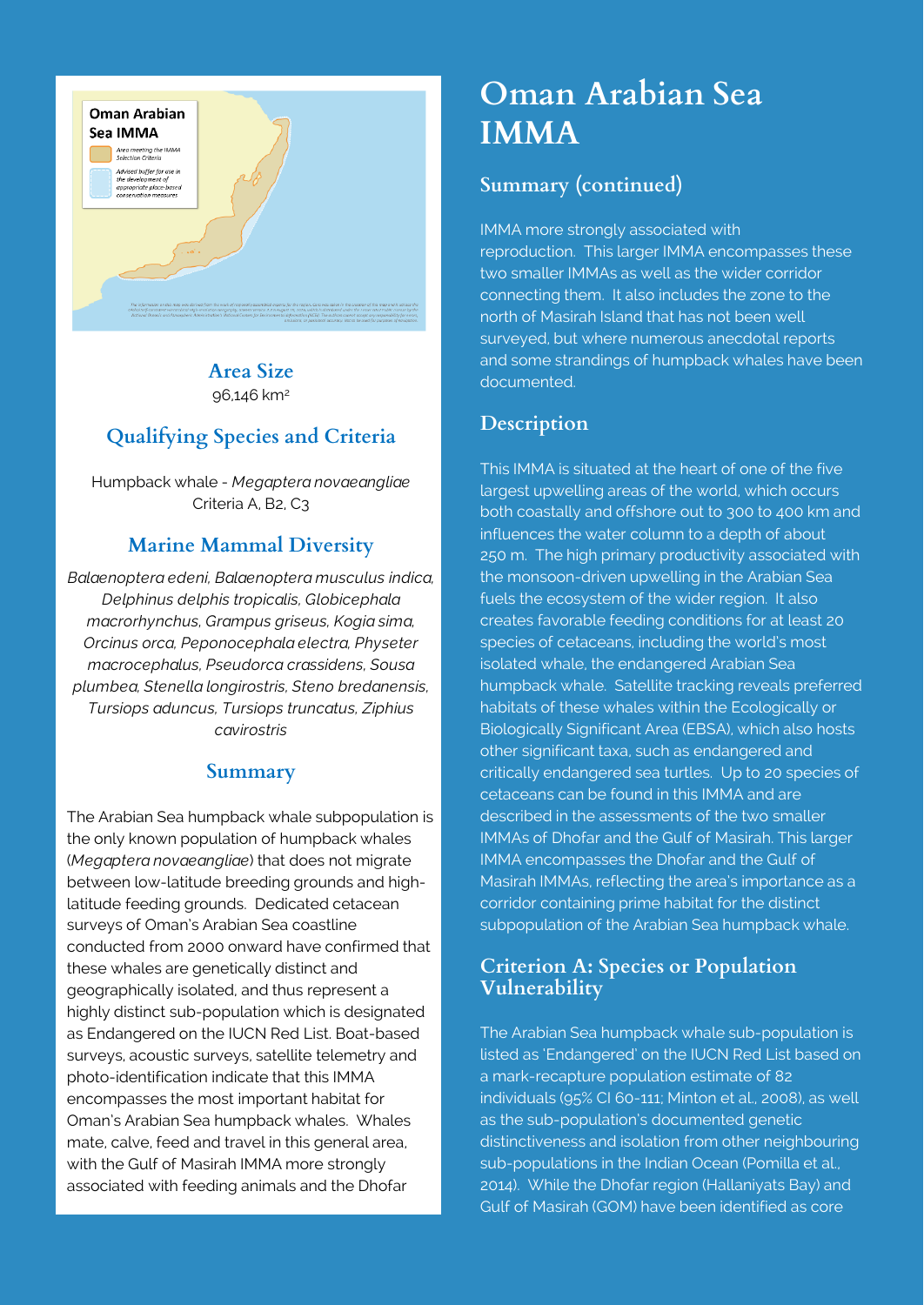hotspots for feeding and reproduction (Fig. 1). Arabian Sea humpback whales have been documented using almost the full range of this humpback highway through direct observation during dedicated cetacean surveys, satellite tracking and passive acoustic monitoring (Minton et al., 2011; Baldwin et al., 2011; Willson et al., 2012; 2013; 2014; 2015; ESO, 2019; Cerchio et al., 2016, Cerchio et al., 2018)

### **Criterion B: Distribution and Abundance Sub-criterion B2: Aggregations**

The Arabian Sea humpback whale subpopulation is the only known population of humpback whales that does not engage in a large-scale migration between low-latitude breeding grounds and high latitude feeding grounds. It is genetically distinct and geographically isolated, and thus represents a highly distinct sub-population. Boat-based surveys coupled with acoustic surveys, satellite telemetry and photoidentification studies indicate that the Oman Arabian Sea Coast EBSA, with slightly expanded boundaries, encompasses the most important habitat for Oman's Arabian Sea humpback whales. While two of 14 tagged whales left the boundaries of the area, the majority stayed within these boundaries throughout



Figure 1: Habitat utilization derived from counts of modeled telemetry locations within a hexagon grid network. Full extent of the study area defined by whale movement (upper panel; this should be A; cell size 25 km min. radius) and selected high-use areas (bottom plots 'B' and 'C'; cell size 15 km min. radius). Density classification consistent across all figure parts. From: Willson et al., 2016.

the duration of their tag transmission (Willson et al. 2016; 2018). Furthermore, a high rate of photoidentification re-sightings between the Gulf of Masirah and Dhofar both within years and between years indicates that while some whales may engage in longer-range movements to Yemen and/or India, at least a portion of the sub-population seems to remain on the Arabian Sea coast of Oman year-round and in multiple years (Minton et al., 2011; Willson et al. 2016; 2018). Additionally, mark-recapture estimates based on the same photo-identification data collected off the coast of Oman between 2000 and 2004 indicate that fewer than 100 individuals were using the habitats encompassed in the area (Minton et al. 2008; Minton et al ,2011.). Modelling of humpback whale sightings data in relation to survey effort using spatial eigenvector filtering to account for spatial autocorrelation, as well as results of satellite telemetry studies, confirm that the higher relative densities of whales in the Dhofar and Gulf of Masirah areas a reflection of their behaviour and not only survey effort (Corkeron et al., 2011; Willson et al., 2016; 2017; 2018). The aggregations have been associated with feeding and breeding behaviour and in one survey period these activities were observed concurrently (Baldwin et al., 2011; Willson et al., 2011). While densities of whales in these areas may be lower than those on other humpback whale breeding and feeding grounds, the densities recorded here are higher than any other area in the Arabian Sea humpback whales' range to date, and the areas clearly serve the same purpose as feeding and breeding grounds do for the species elsewhere.

## **Criterion C: Key Life Cycle Activities Sub-criterion C3: Migration Routes**

Location and track data derived from the satellite telemetry revealed a predominance of localized behaviour and transits between the Hallaniyats Bay area and the Gulf of Masirah. Transitory movements of humpback whales through the Dhofar area have been revealed by behaviour mode index of static space-state modelling of satellite telemetry data. These records are noted from five of 14 Arabian Sea humpback whales instrumented with tags in the Dhofar and Gulf of Masirah areas between 2014 and 2015 (Willson et al., 2016). Habitat utilization kernel density estimates indicate high site fidelity for the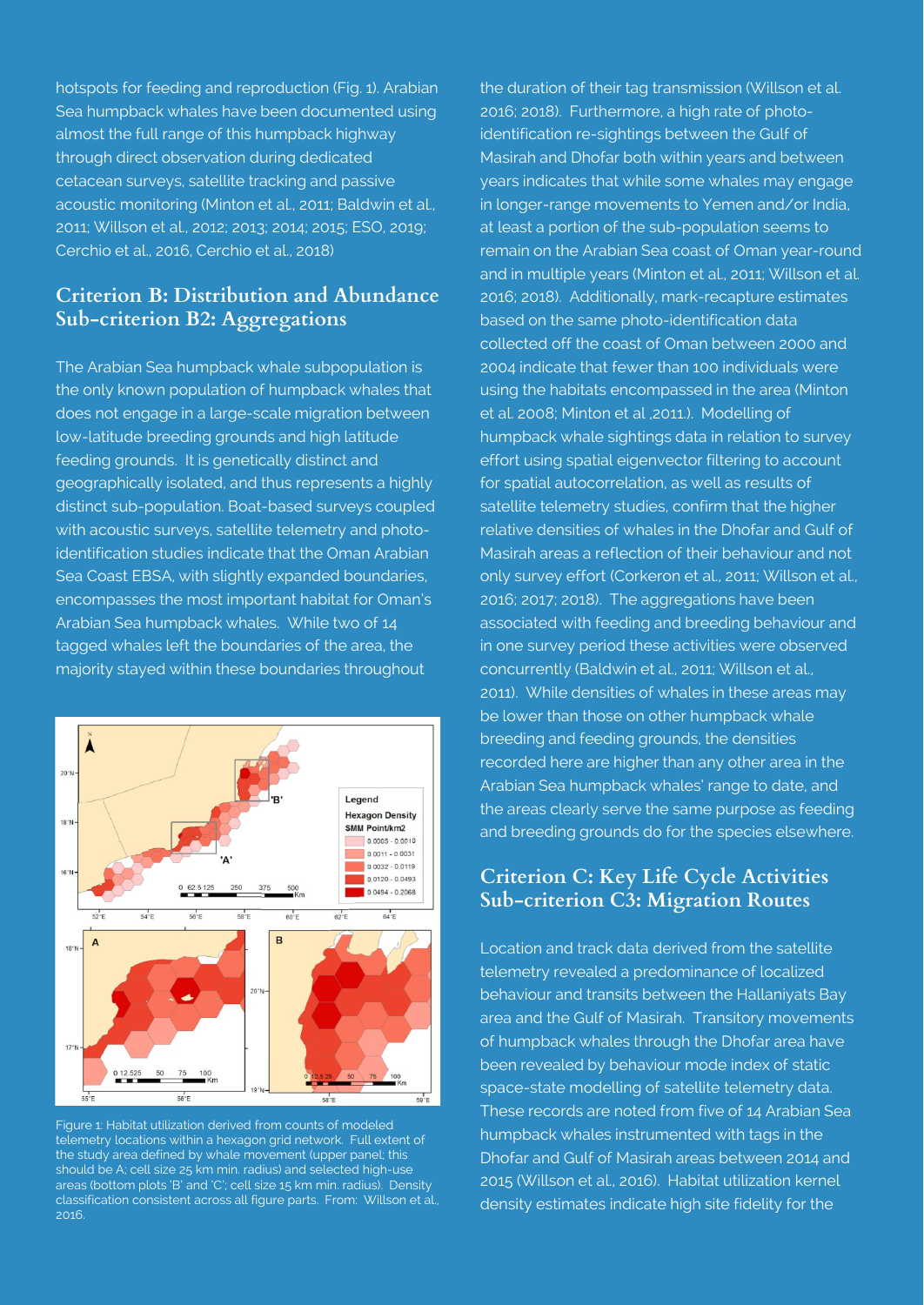majority of tagged individuals (Willson et al., 2015; 2016; 2018). Only two of the 14 tagged individuals moved outside of Omani waters and the area bounded by this area. Of these two, one male, remained mostly within the boundaries of the area but moved further southwest into Yemeni waters. The other, a female, crossed the Arabian Sea to the southern tip of India, but then returned to the Gulf of Masirah where she was originally tagged (Willson et al., 2016; 2018). The documented movement between Oman and India, coupled with an increasing number of sightings and recordings of song documented from the coasts of Pakistan and India, provides evidence that some proportion of the Arabian Sea humpback whale population is using the eastern portion of the Arabian Sea as well as Oman's coast. The Oman Arabian Sea area encompasses the most heavily used habitat for whales that are present, year-around, off of Oman's coast.

## **Supporting Information**

Baldwin, R., Collins, T., Minton, G., Willson, A., Corkeron, P. 2011. Arabian Sea Humpback Whales 2011 Update: Resights, bubble feeding and hotspots. Paper presented to the International Whaling Commission Scientific Committee, May 2011. SC/63/SH27.

Cerchio, S., A. Willson, C. Muirhead, S. Al Harthi, R. Baldwin, M. Bonato, T. Collins, J. Di Clemente, V. Dulau, V. Estrade, G. Latha, A. G. Minton, and M. Sarrouf Willson. 2018. Geographic variation in song indicates both isolation of Arabian Sea humpback whales and presence of Southern Hemisphere whales off Oman. IWC/SC67B/CMP19, Paper presented to the International Whaling Commission Scientific Committee, Bled, Slovenia.

Cerchio, S., A. Willson, C. Muirhead, G. Minton, T. Collins, R. Baldwin, M. Sarrouf Willson, and S. Al Harthi. 2016. Preliminary Report on Long-term Detection of Arabian Sea Humpback Whale Vocalizations off Oman, SC/66b/SH/32 Paper presented to the International Whaling Commission Scientific Committee, Bled, Slovenia.



Figure 2: An Arabian Sea humpback whale surfaces off the coast of Oman. Photo: Ken Findlay for the Environment Society of Oman.

Corkeron, P. J., G. M. T. Collins, K. Findlay, A. Willson, and R. Baldwin. 2011. Spatial models of sparse data to inform cetacean conservation planning: an example from Oman. Endangered Species Research 15(1):39- 52.

Environment Society of Oman. 2019. Oman Cetacean Database, (OMCD). OMCD Ver20160527- Update20170411. Accessed 3/8/2019.

Minton, G., T. J. Q. Collins, K. P. Findlay, P. J. Ersts, H. C. Rosenbaum, P. Berggren, and R. M. Baldwin. 2011. Seasonal distribution, abundance, habitat use and population identity of humpback whales in Oman. Journal of Cetacean Research and Management Special Issue on Southern Hemisphere Humpback Whales(3):185-198.

Minton, G., T. J. Q. Collins, C. Pomilla, K. P. Findlay, H. C. Rosenbaum, R. Baldwin, and R. L. Brownell Jr. 2008. *Megaptera novaeangliae*, Arabian Sea subpopulation. IUCN Red List of Threatened Species http://www.iucnredlist.org/details/132835